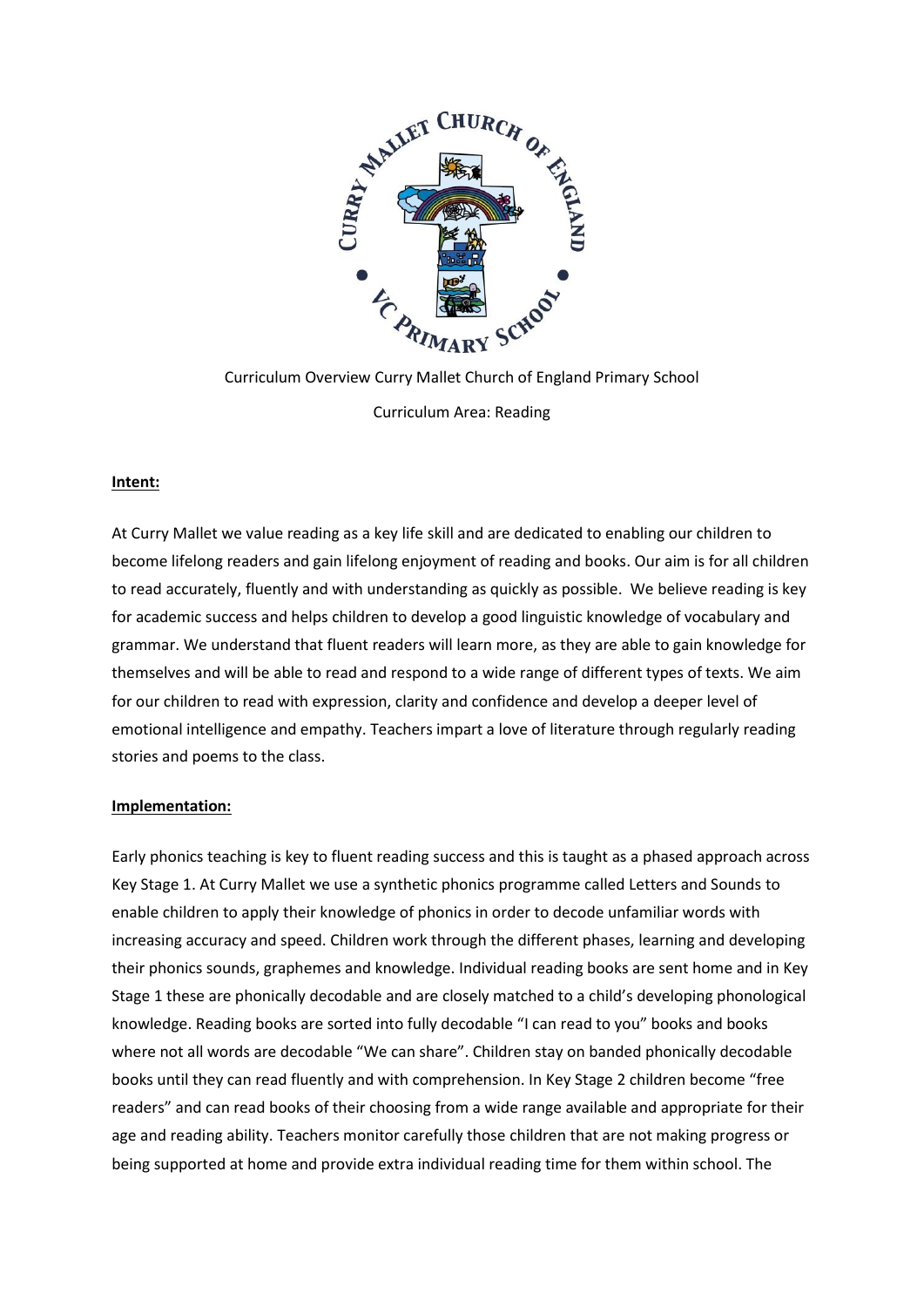bottom 20% of children for each year group receive interventions and extra time for reading to other adults. Guided reading in Key Stage 1 focuses primarily on teaching decoding skills and moves onto comprehension skills as children become independent, fluent readers. Children are grouped according to ability and guided reading books are the book band above which the children are currently reading at home. This enables new sounds and skills to be taught. Each pupil has a contact book with space to write in daily reading at home as well as at school. We encourage parents to listen to their child read daily and have a whole school reward system for reading more than four times each week.

Knowledge and skills progression through the school. At Curry Mallet reading skills and knowledge will be developed through each phase of learning by building on previous levels of understanding.

# **Word Reading**

Year 1

- apply phonic knowledge and skills as the route to decode words
- respond speedily with the correct sound to graphemes (letters or groups of letters) for all 40+ phonemes, including, where applicable, alternative sounds for graphemes
- read accurately by blending sounds in unfamiliar words containing GPCs that have been taught
- read common exception words, noting unusual correspondences between spelling and sound and where these occur in the word
- read words containing taught GPCs and –s, –es, –ing, –ed, –er and –est endings
- read other words of more than one syllable that contain taught GPCs
- read aloud accurately books that are consistent with their developing phonic knowledge and that do not require them to use other strategies to work out words
- re-read these books to build up their fluency and confidence in word reading

Year 2

- continue to apply phonic knowledge and skills as the route to decode words until automatic decoding has become embedded and reading is fluent
- read accurately by blending the sounds in words that contain the graphemes taught so far, especially recognising alternative sounds for graphemes
- read accurately words of two or more syllables that contain the same graphemes as above
- read words containing common suffixes
- read further common exception words, noting unusual correspondences between spelling and sound and where these occur in the word
- read most words quickly and accurately, without overt sounding and blending, when they have been frequently encountered
- read aloud books closely matched to their improving phonic knowledge, sounding out unfamiliar words accurately, automatically and without undue hesitation
- re-read these books to build up their fluency and confidence in word reading.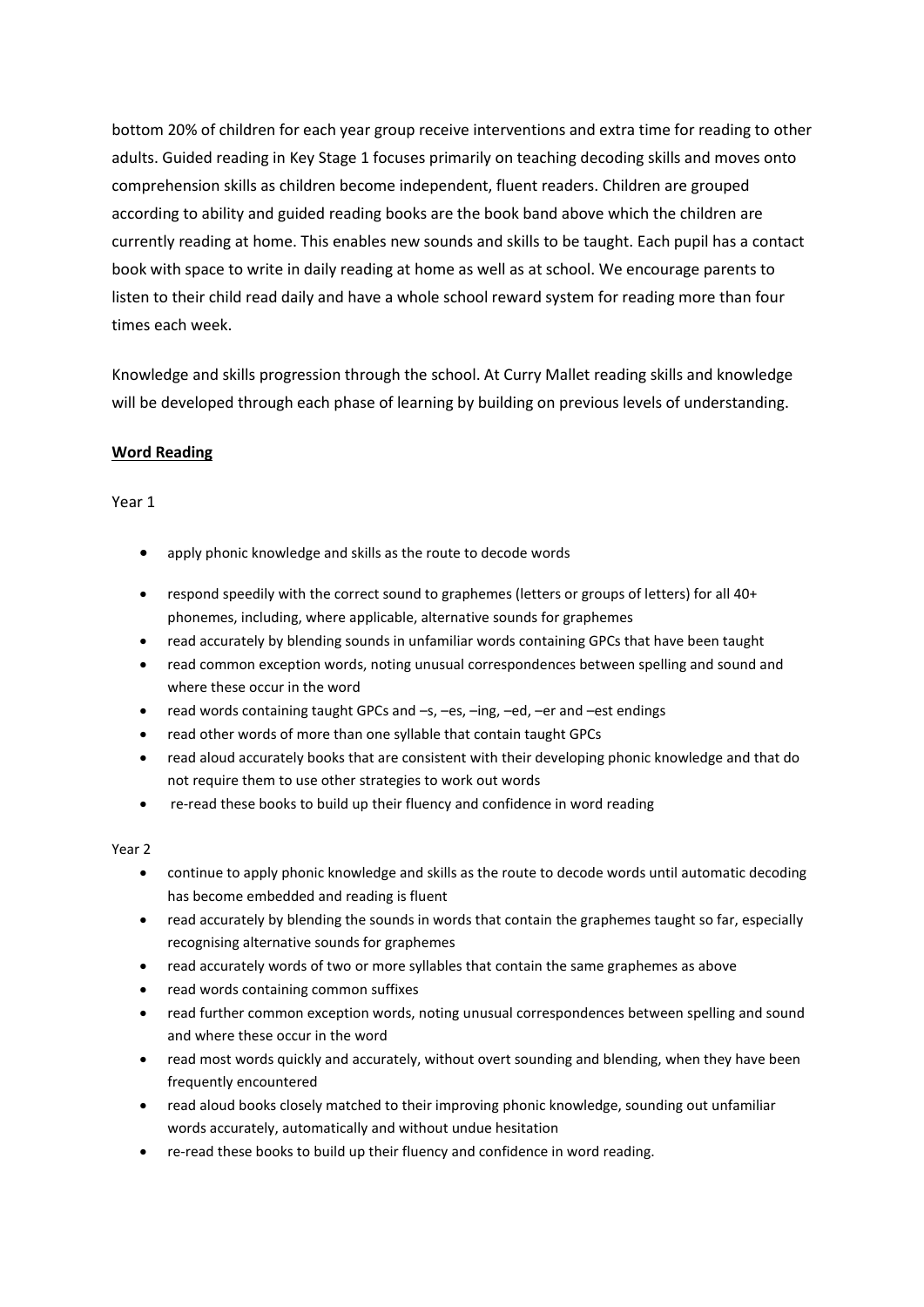## Year 3 / 4

- apply their growing knowledge of root words, prefixes and suffixes (etymology and morphology) as listed in English Appendix 1, both to read aloud and to understand the meaning of new words they meet
- read further exception words, noting the unusual correspondences between spelling and sound, and where these occur in the word.

### Year 5/6

 apply their growing knowledge of root words, prefixes and suffixes (morphology and etymology), as listed in English Appendix 1, both to read aloud and to understand the meaning of new words that they meet.

### **Comprehension**

Year 1

- listening to and discussing a wide range of poems, stories and non-fiction at a level beyond that at which they can read independently
- being encouraged to link what they read or hear read to their own experiences
- becoming very familiar with key stories, fairy stories and traditional tales, retelling them and considering their particular characteristics
- recognising and joining in with predictable phrases
- learning to appreciate rhymes and poems, and to recite some by heart
- discussing word meanings, linking new meanings to those already known
- understand both the books they can already read accurately and fluently and those they listen to by:
- drawing on what they already know or on background information and vocabulary provided by the teacher
- discussing the significance of the title and events
- predicting what might happen on the basis of what has been read so far

#### Year 2

- listening to, discussing and expressing views about a wide range of contemporary and classic poetry, stories and non-fiction at a level beyond that at which they can read independently
- discussing the sequence of events in books and how items of information are related
- becoming increasingly familiar with and retelling a wider range of stories, fairy stories and traditional tales
- discussing and clarifying the meanings of words, linking new meanings to known vocabulary
- checking that the text makes sense to them as they read and correcting inaccurate reading
- answering and asking questions
- predicting what might happen on the basis of what has been read so far
- participate in discussion about books, poems and other works that are read to them and those that they can read for themselves, taking turns and listening to what others say
- explain and discuss their understanding of books, poems and other material, both those that they listen to and those that they read for themselves.

#### Year 3 / 4

 listening to and discussing a wide range of fiction, poetry, plays, non-fiction and reference books or textbooks